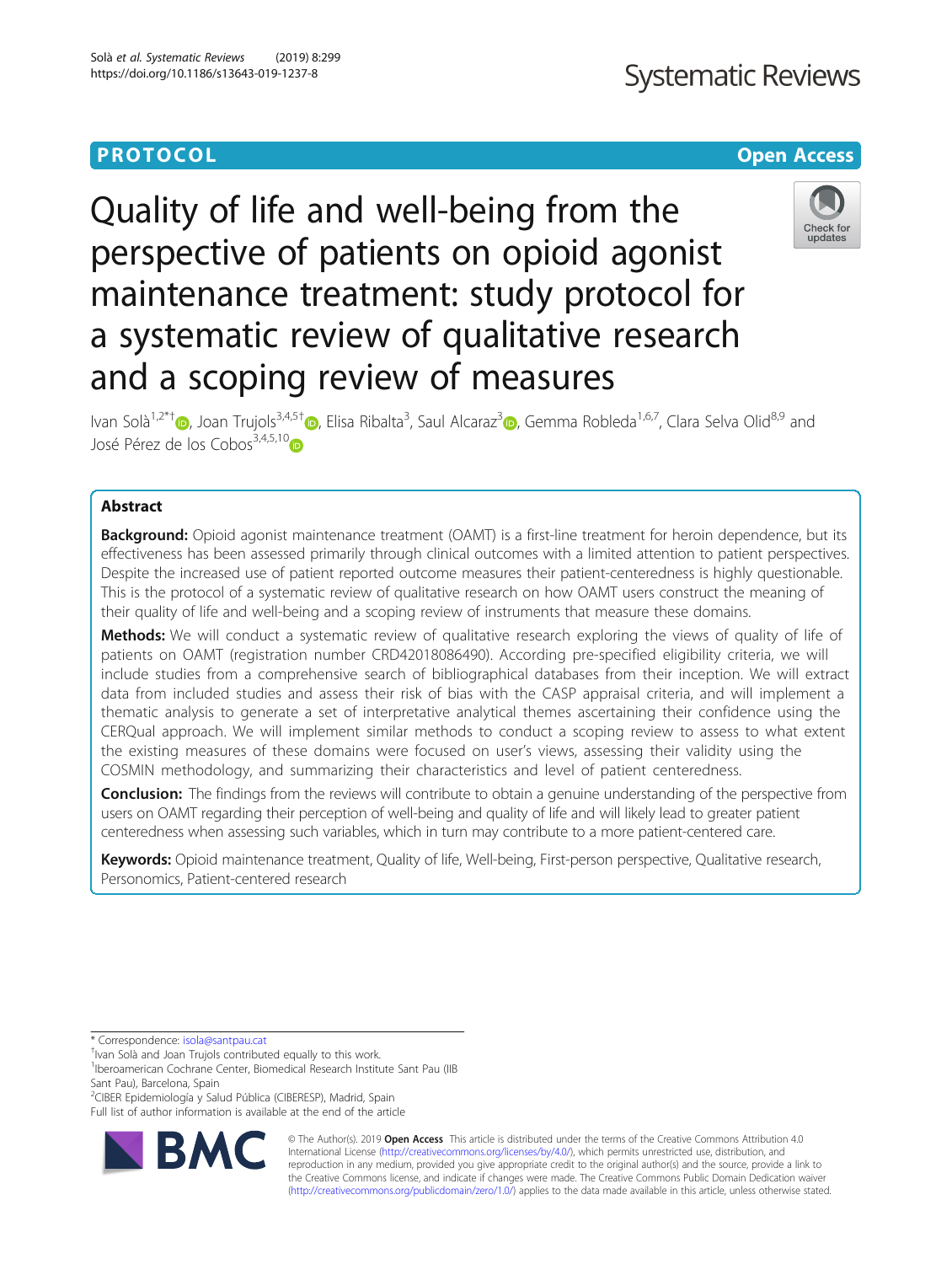# Background

Nowadays opioid agonist maintenance treatment (OAMT) is a first-line psychopharmacological treatment for heroin dependence  $[1]$  $[1]$ . Numerous studies have consistently shown that OAMT is an effective treatment for opioid dependence [[2](#page-5-0)–[6](#page-5-0)]. However, the effectiveness of OAMT has been assessed primarily—indeed, almost exclusively through clinical outcomes or "hard" indicators [\[7](#page-5-0)], such as treatment retention, reduction of heroin or other nonprescribed opioids use, a reduction of morbidity and mortality, and decreases in criminality, among others. While these outcomes and indicators are valid and should be assessed—especially in efficacy studies—they are often used to justify health care policies or to seek community approval. Moreover, such indicators are based on a negative and disorder-centered conception of health [[7\]](#page-5-0) (see Additional file [1](#page-4-0) Table S1).

The selection and assessment of the outcomes used to evaluate the effect of interventions (such as OAMT) in the field of addictive disorders remains challenging, not only in the setting of clinical trials but particularly in routine clinical practice [[8](#page-5-0)–[10](#page-5-0)]. Nevertheless, the role of the patient perspective in such selection process has received little attention. At present, assessment of OAMT efficacy and effectiveness primarily focuses on outcomes defined by the scientific and clinical community, and these variables may not adequately reflect the patient's perspective, or they may not assess the outcomes in a way that is relevant to them.

The most developed line of research in exploring the OAMT patient's perspective is focused on quality of life or, in a broader approach, on the well-being construct, since both terms are often used interchangeably [\[11](#page-5-0), [12](#page-5-0)].

A growing number of authors, both in the field of addictive disorders [[13](#page-5-0), [14](#page-5-0)] and in other areas of health care [[15,](#page-5-0) [16\]](#page-5-0), have questioned whether the scales most commonly used to assess QoL or well-being actually provide a truly patient-centered evaluation of this construct. In this respect, De Maeyer and collaborators explored the nature and dimensions of this construct from the perspective of patients receiving treatment for opioid dependence [[17](#page-5-0)]. The study showed that patients do not primarily associate QOL with health, and moreover, they spontaneously reported many more issues than those usually included in the instruments commonly used to assess QoL in these patients. Similarly, a recent QOL instrument developed with significant input from OAMT patients did not include items on physical health [\[18](#page-5-0)].

In fact, in certain areas of health outcomes research [[19](#page-5-0)–[21\]](#page-5-0), there seems to be a growing consensus that patients should be significantly involved—through truly participatory methods—in developing any new patientreported outcome measure (PROM). The development of new PROMs, however, should not be promoted without synthetizing the existing knowledge allowing its application to practice and the process of decision-making and avoiding the production of research of little value [\[22](#page-5-0)–[24](#page-5-0)]. However, to date—and despite a certain shift in how OAMT results are evaluated, with a greater emphasis on including patient perspectives—we still lack accurate reviews to evaluate the extent to which patient perspectives have been incorporated into the development of instruments evaluating QoL and well-being in patients on OAMT and to obtain an integrated and interpretative representation of how these meanings are constructed from the OAMT patient's perspective. The application of knowledge to action framework should allow to implement such syntheses of the existing knowledge in the elaboration of QoL and well-being assessment tools genuinely generated by patients [\[24](#page-5-0), [25](#page-5-0)].

Given this context, here, we propose two interrelated studies whose main aims are to, at least partially, address the knowledge gap in this area and to remedy the paucity of patient-centered insight to assess QoL and wellbeing in patients on OAMT. Our aim is to conduct a systematic review of qualitative research on how OAMT users perceive, experience and construct their quality of life and well-being and a scoping review of instruments that measure this domain.

# **Methods**

We selected two specific methods for conducting knowledge synthesis adapted to the scope and nature of the topic of interest (how quality of life (QoL) and well-being have been defined from OAMT users' views), which are described below. The systematic review of qualitative research will allow us to increase understanding of the phenomenon of interest and its complexity [[26\]](#page-5-0), and the scoping review will explore the extent, range, and characteristics of existing measures for the aforementioned domains [\[27\]](#page-5-0). We adhered the PRISMA-P guideline to report this protocol (provided in the Additional file [2](#page-4-0)).

# Study 1: Systematic review of qualitative research

We will conduct a systematic review of qualitative research exploring OAMT users' views and perspectives on QoL to synthesize them into an integrated and interpretative representation  $[28]$  $[28]$ . We have prepared a protocol following methodological standards [\[29](#page-5-0)] and according to specific guidance to synthesize qualitative research [[26,](#page-5-0) [30](#page-5-0), [31](#page-5-0)], that was publicly registered in PROSPERO [[32\]](#page-5-0) (registration number CRD42018086490). We will report the review findings endorsing the ENTREQ reporting guidelines [\[33](#page-5-0)].

# Inclusion criteria

The review will include studies focusing on individuals diagnosed with opioid dependence disorder (according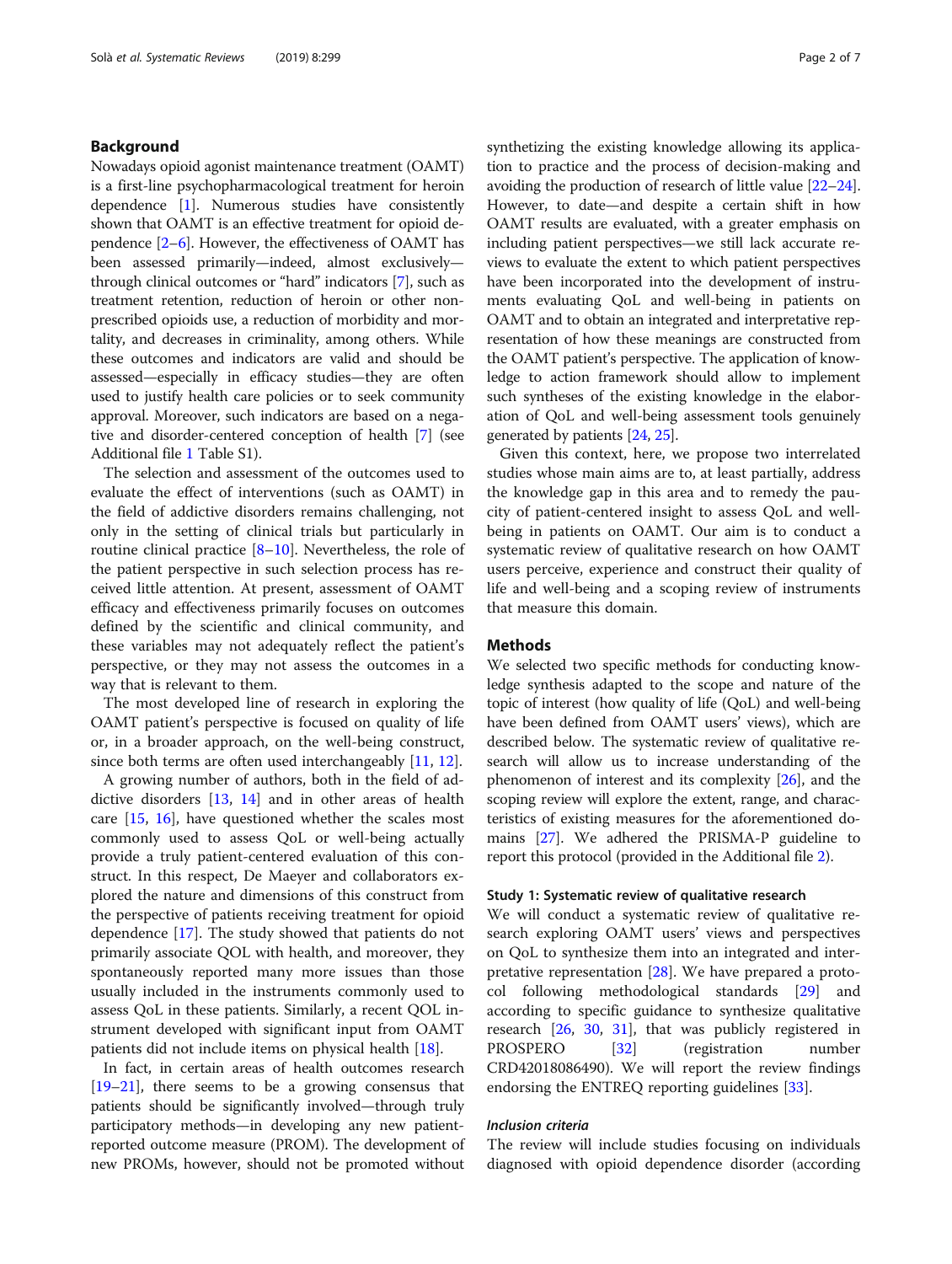to the current version of either the Diagnostic and Statistical Manual of Mental Disorders (DSM) or International Classification of Diseases and Related Health Problems (ICD) diagnostic systems) and who are receiving – or have recently received – OAMT. Eligible studies will focus on their views, experiences and perspectives about the construct of interest, considering those studies that have used the phenomenological perspective of a qualitative research.

# Search methods to identify studies

We will perform a search in MEDLINE (Ovid), EMBASE (Ovid), CINAHL (EBSCOHost), PsycINFO (Ovid), and Cork database (Project Cork) from their inception. We will design a search strategy combining terms related to the inclusion criteria as well as controlled vocabulary related to these terms [for the strategy designed to search MEDLINE see Additional file [3](#page-4-0)]. The search algorithms will be adapted to the specific requirements of each specific database. We will execute the searches in these databases with no limitations other than language (restricted to English, French, German, Dutch and Spanish) and the use of validated filters to obtain qualitative research [[34](#page-5-0)–[37](#page-5-0)].

In addition to the search in databases we will identify studies from the reference lists from the studies initially included in our review, and will search unpublished studies in Open Access Theses and Dissertations, Pro-Quest Dissertations & Theses Database and through a specific search in Google Scholar. Besides, we will track references of additional studies citing the eligible studies using the Web of Science.

# Study selection and data collection

We will manage the search results using a reference manager software. Two researchers will independently screen the references' titles and abstracts against the inclusion criteria, obtaining a copy of eligible studies to determine their final inclusion. We will describe the entire eligibility and selection process into a PRISMA flowchart and report the reasons for exclusion of ineligible studies in a specific table.

Although the optimal approach to identifying sources of bias in a qualitative study is a matter of discussion [[38](#page-5-0)–[40](#page-5-0)], there is guidance to use approaches focusing at least on the clarity of the study aims and its research question, the congruence between aims and research design and methodology, the rigour in sampling and case identification, and the appropriateness of the application of the method, conceptual depth of findings, exploration of deviant cases, and reflexivity of the researchers [\[41](#page-5-0)]. The Critical Appraisal Skills Programme (CASP) appraisal criteria are the most commonly used for this purpose and so we will use these criteria to assess the studies included in the systematic review of qualitative research [[42\]](#page-5-0).

We will extract data in two stages. First, we will extract study design and descriptive information and then, we will extract quotes and categories identified through the included studies' findings. Data collection in this second part will be iterative, and we will revisit the texts to compare ideas and original findings in light of any new data identified [\[43](#page-5-0)–[45\]](#page-5-0).

We will pilot a pre-defined data extraction form appraising at least three studies to verify the structure of the form and the suitability of the process.

# Data analysis and synthesis of findings

We will use an integrative and interpretative approach for the findings from the systematic review of qualitative research through a continuous comparison of results from the original studies, implementing a thematic analysis standardized methodology [[44,](#page-5-0) [45](#page-5-0)]. Based on the data collected from the studies, we will code emerging themes and iteratively compare them to recurring or new themes identified in other studies. Through the continuous comparison of data we will revisit previously reviewed studies to delimit potential thematic overlap and develop descriptive themes to finally generate contextualized, reflective and trustworthy analytical themes [[43](#page-5-0)–[45](#page-5-0)].

# Assessment of confidence in the findings of the review

We will use the Confidence in the Evidence from Reviews of Qualitative research (CERQual) approach as a structured and explicit method to ascertain the confidence level that can be placed in the findings from the systematic review of qualitative research [\[46](#page-5-0)]. For each of the findings obtained in the thematic analysis, we will assess the following determinants of their confidence: methodological limitations; relevance (of the findings in the context of the research question); coherence (of the data to substantiate the explanation of phenomenon) and adequacy (of the data in terms of their quantity and richness in supporting the finding). Depending on the evaluation of each of these domains, the confidence level for each finding will be classified as high, moderate, low, or very low. A summary table will provide the findings of the review, the explanation or interpretation of those findings, the confidence classification, and an explanation of the criteria used to determine this classification.

# Study 2: Scoping review of measuring instruments of quality of life

In addition to the systematic review of qualitative research we will also conduct a scoping review to determine how and to what extent the patients' perspective has been incorporated into the development process of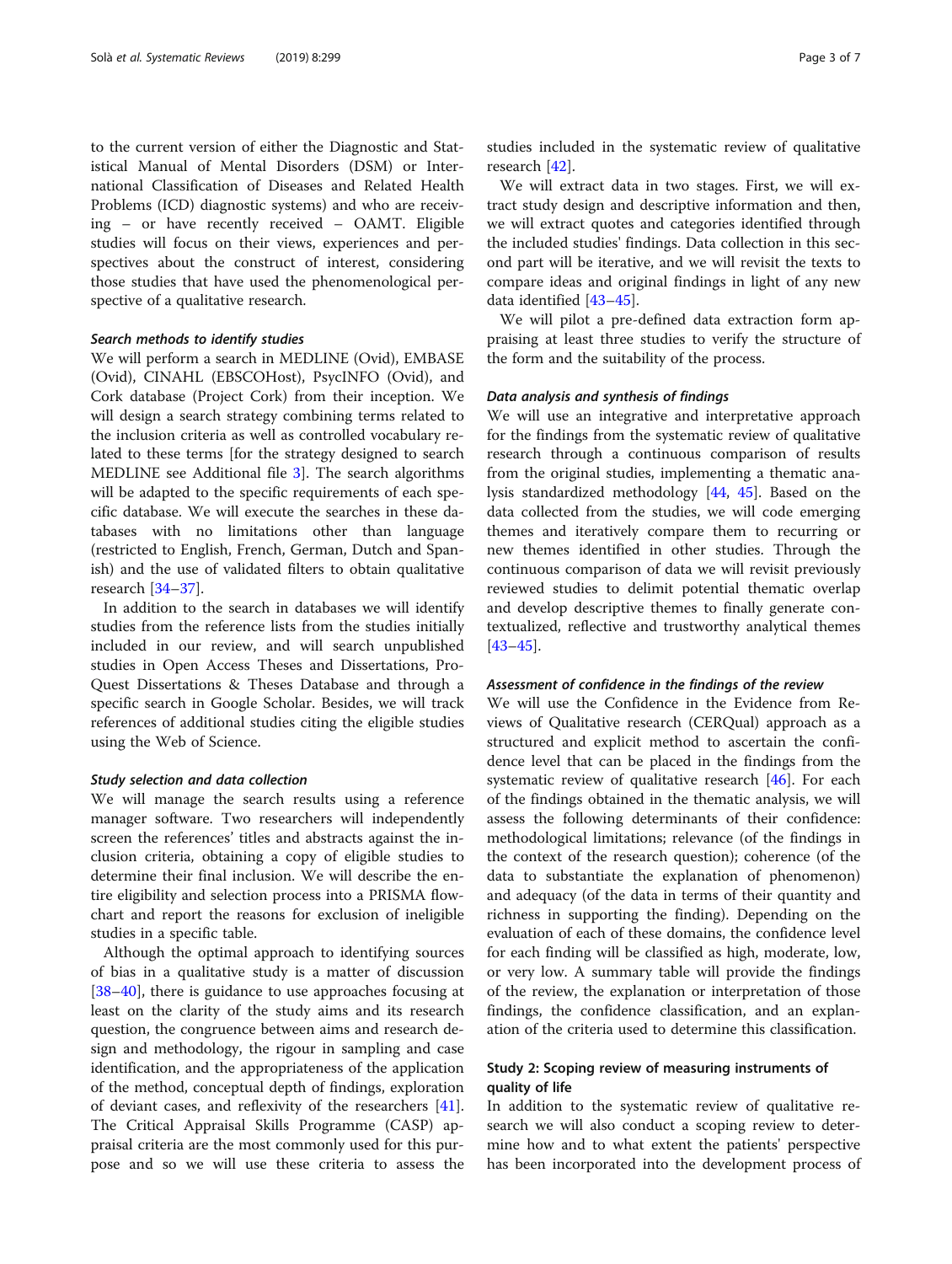the measures used to evaluate QoL and well-being in patients on OAMT. We prepared a protocol according to standardized guidance [\[47](#page-6-0)], which is publicly available at Open Science Framework (<https://osf.io/2cks9/>). We will conduct the scoping review in accordance to the methodological framework proposed by Arksey and O'Malley to conduct a scoping review [[47](#page-6-0)–[49](#page-6-0)]. We will report the results of the scoping review according the corresponding PRISMA extension [\[27](#page-5-0)].

# Inclusion criteria

We will consider for inclusion psychometric and /or development studies of instruments measuring QoL or well-being in patients which have been diagnosed with opioid dependence disorder according accepted diagnostic classification criteria and had been receiving OAMT.

# Search methods to identify studies

We will conduct searches according to the methodology described for the systematic review of qualitative research [see Additional file [3](#page-4-0) for the detailed MEDLINE search strings] but using a validated filter to obtain PROMs [[50\]](#page-6-0).

# Study selection and data collection

After exporting search results to a reference manager software, two researchers will independently screen titles and abstracts and obtain copies of eligible studies to decide their inclusion in a process that will be detailed into a PRISMA flowchart.

We will design a data extraction form to collect study's descriptive data and instruments' characteristics according to: (a) the instrument type [OAMT specific, focused on the treatment of addictive disorders, or generic]; (b) its content validity, relevance, comprehensiveness and comprehensibility assessed using the COnsensus-based Standards for the selection of health Measurement INstruments (COSMIN) methodology [[51](#page-6-0)]; (c) factor structure [global or unidimensional measures, or multidimensional instruments]; and (d) the extent to which patient perspectives are incorporated into the instrument, based on the level of patient involvement. We will assess patient involvement (i.e., consultation, contribution, collaboration, or control [\[52\]](#page-6-0)) during all the stages of the tool's development: (a) conceptualization of the construct to be measured and determination of the domains to be assessed; (b) item generation; (c) evaluation of item relevance, comprehensiveness and comprehensibility; and (d) psychometric analysis.

# Data analysis and synthesis of findings

We will integrate the characteristics included instruments, their content validity, the degree of patient centeredness, and the domains assessed following a

thematic analysis framework [\[44](#page-5-0)], mapping the findings in accordance with the study objectives [[47\]](#page-6-0).

# Utility and applicability of the findings

Once the findings of the scoping review have been obtained, a consultation process will be performed [\[48](#page-6-0), [49](#page-6-0)] in which patients receiving OAMT will be contacted and asked to provide their views of these findings.

# **Discussion**

In this paper we describe the protocol of a systematic review of qualitative research to obtain a genuine understanding of the perspective from users on opioid agonist maintenance treatments (OAMT) regarding their perception of well-being and quality of life (QoL), as well as a scoping review to assess to what extent the existing measures of these domains were focused on user's views. Applying a knowledge transfer framework [[24,](#page-5-0) [25](#page-5-0)], the findings from these reviews will inform the drafting of the items of a patient-centered QoL scale that will be constructed according to measures development standards [\[53,](#page-6-0) [54\]](#page-6-0)

The improvement and evaluation of processes and outcomes of care should be open to a broad approach that may reflect patient's voice and perspectives. It has been hypothesized that patient reported outcomes (PROMs) improve patient's skills at identifying, bringing meaning and describing health states. Shifting discussion into patients' perspectives improves their functioning because it addresses some of their fundamental needs, enables them at constructing messages about their health state, and allows healthcare professionals to improve their understanding about these health states [[55\]](#page-6-0).

The measurement of relevant outcomes entails the challenge to evaluate processes of care focusing beyond the effectiveness of a determinate intervention, and broadening the perspective to the patient perception of its benefits or the response to treatment. PROMs have shown some positive impact in processes of care such as diagnosis, monitoring progression of disease or management of health conditions and response to treatment [[56,](#page-6-0) [57](#page-6-0)]. These findings are specifically consistent in the field of mental health [[58\]](#page-6-0). PROMs also constitute a presumably effective method to enhance the communication at medical encounter [\[59](#page-6-0)].

On the other hand, PROMs face some practical challenges hindering their ability to truly focus on patient perspective: who decides what to include and what to emphasize in such measures or, in other words, whether they reflect a true representation of patient experience [\[57](#page-6-0)]. Despite their potential content validity and relevance for respondents many PROMs have been developed without direct patient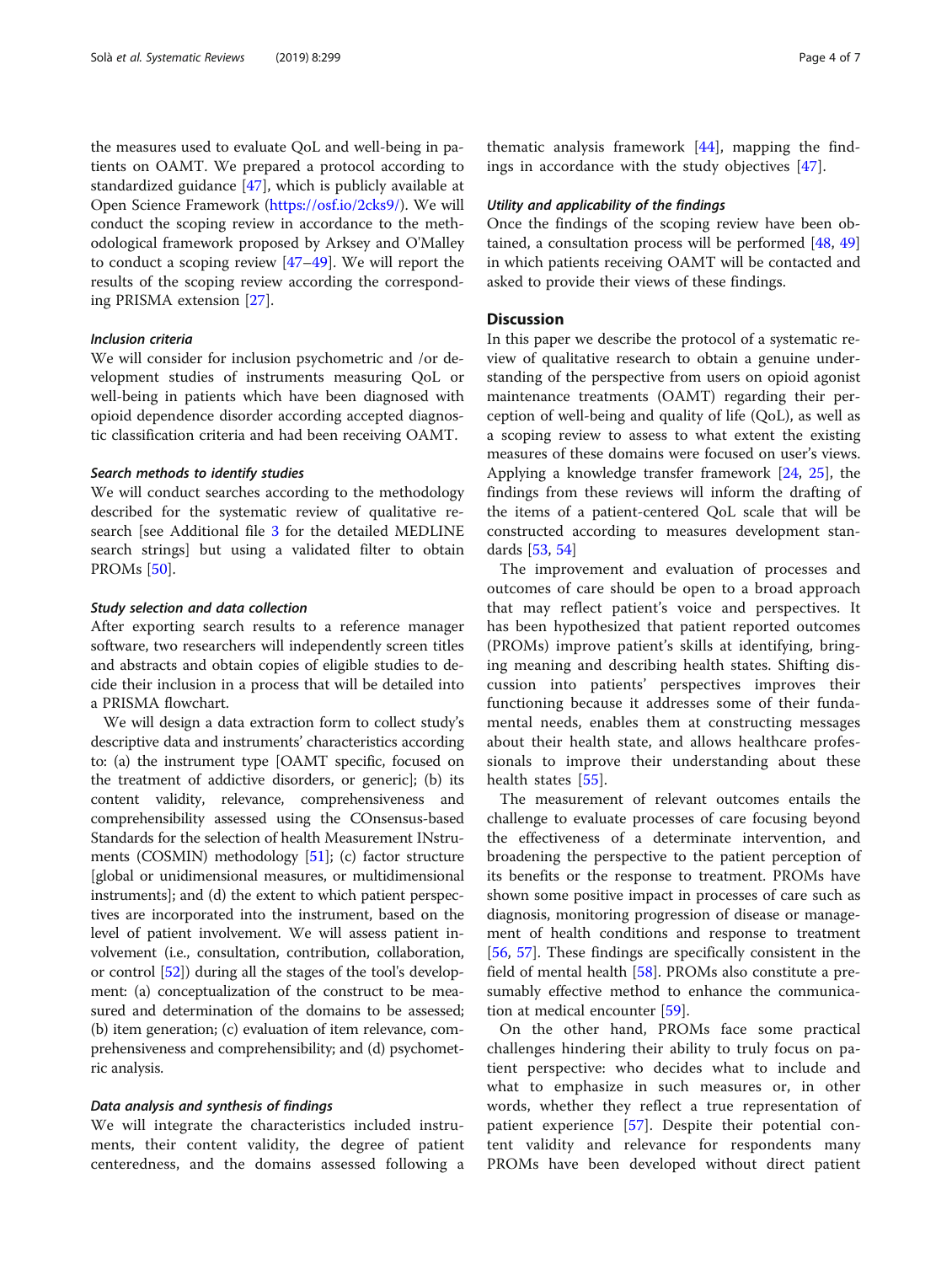<span id="page-4-0"></span>participation thus threatening the instruments' capacity to be sensible to patients' needs, priorities and preferences [\[13](#page-5-0), [58](#page-6-0)]. For these reasons the development of measures that are truly representative of patient's views and experiences should entail an understanding and capacity to capture their nuances and complexity.

Grounded in the knowledge to action framework [[25\]](#page-5-0), we plan to conduct a study to adapt and tailor the existing research on the views of patients that are on OAMT about QoL and well-being and implement this knowledge in the development of a patientcentered instrument. To ease the implementation of existing knowledge we are convinced of the role of syntheses of qualitative research in achieving a better understanding of complexity and subjectivity [\[28](#page-5-0), [31](#page-5-0)]. The scoping review will also contribute to identify the key approaches already existing in the literature to the domain of interest and to define gaps in this area. For that reason we will conduct a review of qualitative studies to obtain a contextualized and reflective representation of OAMT patients' views of QoL and well-being. Furthermore we will use the CERQual approach to assess the confidence in the synthesis findings [\[46](#page-5-0)] and we will use the findings with the highest confidence as a reliable representation of patients' views that could serve to draft items of the initial version of the scale. Pursuing triangulation of data, we will try to gain in comprehensiveness by collecting additional information from truly patientcentered measurement instruments identified from a scoping review.

At the end we will be able to compile a body of evidence to genuinely grasp the perspective from patients on OAMT regarding their perception of well-being and QoL. We firmly consider that such knowledge is likely to lead to greater patient centeredness in considering QoL and well-being in OAMT, which in turn may contribute to a more patient-centered care for opioiddependent patients in agonist maintenance treatment [[60](#page-6-0)–[62](#page-6-0)].

# Supplementary information

Supplementary information accompanies this paper at [https://doi.org/10.](https://doi.org/10.1186/s13643-019-1237-8) [1186/s13643-019-1237-8.](https://doi.org/10.1186/s13643-019-1237-8)

Additional file 1: Table S1. Differences between indicators based on hard and soft criteria (adapted from [\[7\]](#page-5-0)).

Additional file 2. PRISMA-P (Preferred Reporting Items for Systematic Review and Meta-analysis Protocols) 2015 checklist for the manuscript: quality of life and well-being from the perspective of patients on opioid agonist maintenance treatment: study protocol for a systematic review of qualitative research and a scoping review of measures.

Additional file 3. Strategy designed to search MEDLINE (OVID Medline Epub ahead of print, in-process and other non-indexed citations, Ovid MEDLINE(R) Daily and Ovid MEDLINE(R) 1946 to present).

#### Abbreviations

CASP: Critical Appraisal Skills Programme; CERQual: Confidence in the Evidence from Reviews of Qualitative research; COSMIN: COnsensus-based Standards for the selection of health Measurement Instruments; DSM: Diagnostic and Statistical Manual of Mental Disorders; ICD: International Classification of Diseases; OAMT: Opioid agonist maintenance treatment; PRISMA: Preferred Reporting Items for Systematic Reviews and Meta-Analyses; QoL: Quality of life; PROMs: Patient reported outcome measures

#### Acknowledgements

Not applicable.

#### Authors' contribution

IS and JT conceived of the study, developed the protocol and drafted the manuscript. The rest of authors contributed to the manuscript content according to their field of expertise. All authors read and approved the final manuscript. IS and JT contributed equally and should be considered co-first authors.

### Authors' information

Ivan Solà is a doctoral candidate in Public Health and Methodology of Biomedical Research, at the Department of Pediatrics, Obstetrics, Gynaecology and Preventive Medicine at Universitat Autònoma de Barcelona, Spain.

### Funding

This study is funded through a grant from Instituto de Salud Carlos III (PI16/ 00056), co-financed by funds from the European Regional Development Fund. The funding sources have played no role in the study design or preparation of this protocol and will have no role in the execution of the study, analyses and interpretation of data, or decision to submit results for publication.

#### Availability of data and materials

Not applicable as no datasets were generated for the development of this protocol. Registration for the systematic review of qualitative research can be checked at the following URL: [https://www.crd.york.ac.uk/prospero/display\\_](https://www.crd.york.ac.uk/prospero/display_record.php?RecordID) [record.php?RecordID](https://www.crd.york.ac.uk/prospero/display_record.php?RecordID) =  $86490$ . The protocol for the scoping review is publicly available at Open Science Framework (<https://osf.io/2cks9/>).

#### Ethics approval and consent to participate

This project (code IIBSP-PAC-2017-28) was approved by the Clinical Research Ethics Committee of the Hospital de la Santa Creu i Sant Pau on 27 September 2017.

#### Consent for publication

Not applicable.

# Competing interests

All authors declare no financial interests or potential conflicts of interest related directly or indirectly to this study.

#### Author details

<sup>1</sup> Iberoamerican Cochrane Center, Biomedical Research Institute Sant Pau (IIB Sant Pau), Barcelona, Spain. <sup>2</sup>CIBER Epidemiología y Salud Pública (CIBERESP) Madrid, Spain. <sup>3</sup>Addictive Behaviours Unit, Department of Psychiatry, Hospital de la Santa Creu i Sant Pau, Barcelona, Spain. <sup>4</sup> Biomedical Research Networking Center on Mental Health (CIBERSAM), Barcelona, Spain. 5 Addictive Behaviors Research Group, Biomedical Research Institute Sant Pau (IIB Sant Pau), Barcelona, Spain. <sup>6</sup> Escuela Superior de Enfermería Mar, Barcelona, Spain. <sup>7</sup> Departament de Ciències Experimentals i de la Salut, UPF, Barcelona, Spain. <sup>8</sup>PETRO Research Group, Bellaterra, Spain. <sup>9</sup>Department of Social Psychology, Universitat Autònoma de Barcelona (UAB), Bellaterra, Spain. <sup>10</sup>Department of Psychiatry and Forensic Medicine, School of Medicine, Autonomous University of Barcelona (UAB), Bellaterra, Bellaterra, Spain.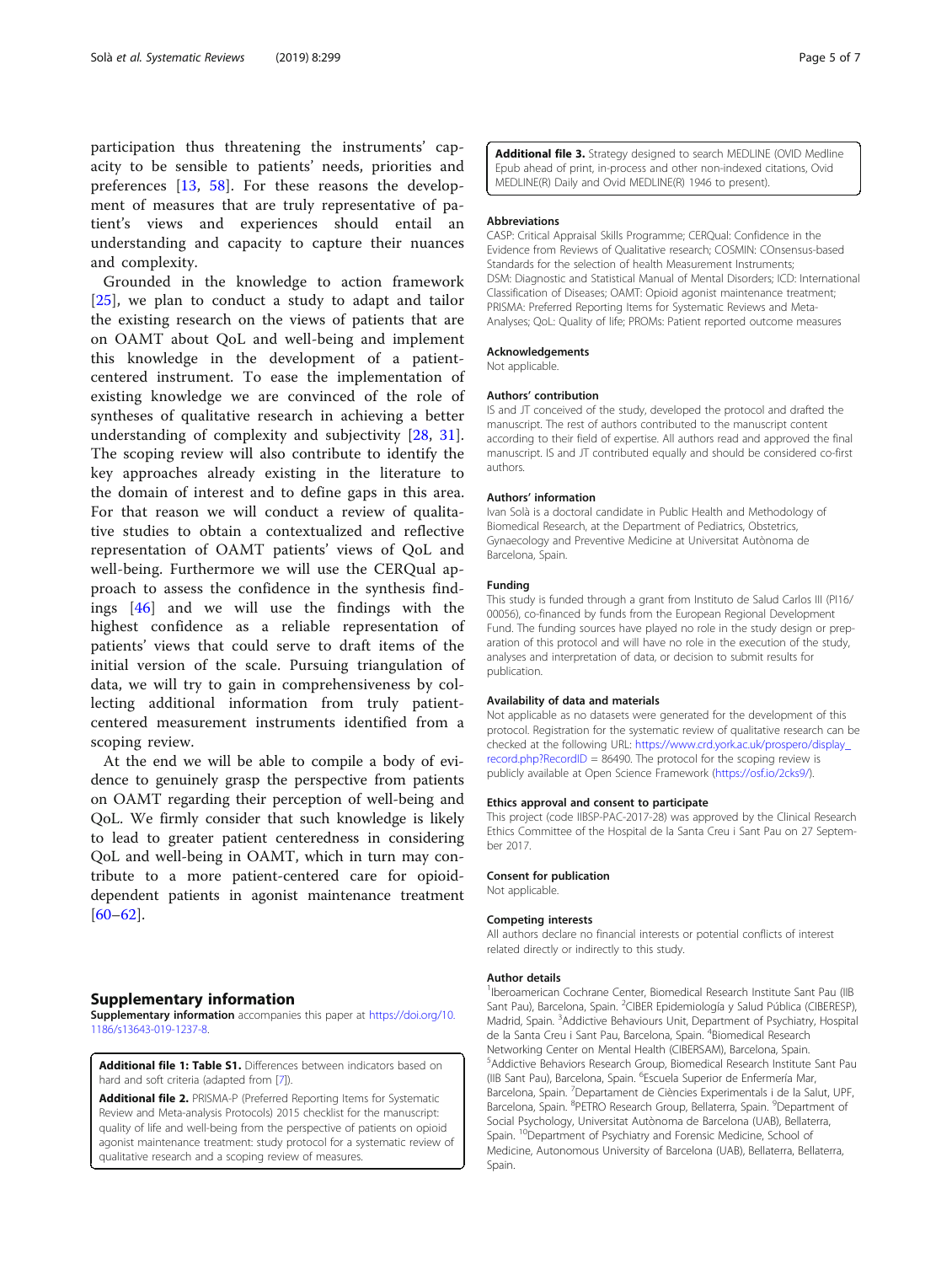# <span id="page-5-0"></span>Received: 21 February 2019 Accepted: 17 November 2019 Published online: 01 December 2019

#### References

- 1. Torrens M, Fonseca, F, Galindo L, Farré M. Opioid addiction: Short- and long-acting opioids. In: el-Guebaly N, Carrà G, Galanter M, editors. Textbook of addiction treatment: International perspectives. Milan: Springer; 2015. p. 467-500.
- 2. Mattick RP, Breen C, Kimber J, Davoli M. Methadone maintenance therapy versus no opioid replacement therapy for opioid dependence. Cochrane Database Syst Rev. 2009;3:CD002209.
- Gowing L, Farrell MF, Bornemann R, Sullivan LE, Ali R. Oral substitution treatment of injecting opioid users for prevention of HIV infection. Cochrane Database Syst Rev. 2011;8:CD004145.
- 4. MacArthur GJ, Minozzi S, Martin N, Vickerman P, Deren S, Bruneau J, et al. Opiate substitution treatment and HIV transmission in people who inject drugs: systematic review and meta-analysis. BMJ. 2012;345:e5945.
- 5. Mattick RP, Breen C, Kimber J, Davoli M. Buprenorphine maintenance versus placebo or methadone maintenance for opioid dependence. Cochrane Database Syst Rev. 2014;2:CD002207.
- Sordo L, Barrio G, Bravo MJ, Indave BI, Degenhardt L, Wiessing L, et al. Mortality risk during and after opioid substitution treatment: systematic review and meta-analysis of cohort studies. BMJ. 2017;357:j1550.
- 7. Iraurgi I, Trujols J, Jimenez-Lerma JM, Landabaso M. Valoración del impacto en salud de las adicciones: Propuesta de la calidad de vida como indicador para la evaluación de resultados. In: Bobes J, Casas M, Gutiérrez M, editors. Manual de trastornos adictivos (2nd ed.). Madrid: Enfoque Editorial; 2011, p. 203-211.
- 8. Tiffany ST, Friedman L, Greenfield SF, Hasin DS, Jackson R. Beyond drug use: a systematic consideration of other outcomes in evaluations of treatments for substance use disorders. Addiction. 2012;107:709–18.
- 9. Institute for Behavior and Health. Creating a new standard for addiction treatment outcomes. Rockville, MD: Institute for Behavior and Health; 2014.
- 10. DuPont RL, Compton WM, McLellan AT. Five-year recovery: a new standard for assessing effectiveness of substance use disorder treatment. J Subst Abuse Treat. 2015;58:1–5.
- 11. Salvador-Carulla L, Lucas R, Ayuso-Mateos JL, Miret M. Use of the terms "wellbeing" and "quality of life" in health sciences: a conceptual framework. Eur J Psychiatry. 2014;28:50–65.
- 12. Schrank B, Riches S, Coggins T, Tylee A, Slade M. From objectivity to subjectivity: conceptualisation and measurement of well-being in mental health. Neuropsychiatry. 2013;3:525–34.
- 13. Fischer B, Rehm J, Kim G. Quality of life (QoL) in illicit drug addiction treatment and research: Concepts, evidence and questions. In: Westerman B, Jellinek C, Bellmann GV, editors. Substitution: Zwischen leben und sterben. Weinheim: Beltz Deutscher Studienverlag; 2001. p. 21–40.
- 14. Luquiens A, Reynaud M, Falissard B, Aubin HJ. Quality of life among alcoholdependent patients: how satisfactory are the available instruments? A systematic review. Drug Alcohol Depend. 2012;125:192–202.
- 15. Carr AJ, Higginson IJ. Are quality of life measures patient centred? BMJ. 2001;322:1357–60.
- 16. Hagell P, Reimer J, Nyberg P. Whose quality of life? Ethical implications in patient-reported health outcome measurement. Value Health. 2009; 12:613–7.
- 17. De Maeyer J, Vanderplasschen V, Broekaert E. Exploratory study on drug users' perspectives on quality of life: more than health-related quality of life? Soc Indic Res. 2009;90:107–26.
- Strada L, Franke GH, Schulte B, Reimer J, Verthein U. Development of OSTQOL: a measure of quality of life for patients in opioid substitution treatment. Eur Addict Res. 2017;23:238–48.
- 19. Patrick DL, Burke LB, Gwaltney CJ, Leidy NK, Martin ML, Molsen E, et al. Content validity - establishing and reporting the evidence in newly developed patient-reported outcomes (PRO) instruments for medical product evaluation: ISPOR PRO good research practices task force report: part 1 - eliciting concepts for a new PRO instrument. Value Health. 2011;14: 967–77.
- 20. Staniszewska S, Haywood KL, Brett J, Tutton L. Patient and public involvement in patient-reported outcome measures: evolution not revolution. Patient. 2012;5:79–87.
- 21. Absolom K, Holch P, Woroncow B, Wright EP, Velikova G. Beyond lip service and box ticking: how effective patient engagement is integral to the

development and delivery of patient-reported outcomes. Qual Life Res. 2015;24:1077–85.

- 22. Chalmers I, Glasziou P. Avoidable waste in the production and reporting of research evidence. Lancet. 2009;374(9683):86–9.
- 23. Macleod MR, Michie S, Roberts I, Dirnagl U, Chalmers I, Ioannidis JP, et al. Biomedical research: increasing value, reducing waste. Lancet. 2014; 383(9912):101–4.
- 24. Straus SE, Tetroe JM, Graham ID. Knowledge translation is the use of knowledge in health care decision making. J Clin Epidemiol. 2011;64:6–10.
- 25. Graham ID, Logan J, Harrison MB, Straus SE, Tetroe J, Caswell W, et al. Lost in knowledge translation: time for a map? J Contin Educ Health Prof. 2006; 26:13–24.
- 26. Noyes J, Booth A, Cargo M, Flemming, Harden A, et al. Chapter 21: Qualitatitve evidence. In: Higgins J, Thomas J, editors. Cochrane handbook for systematic reviews of interventions. Version 6. 2019. Available from <https://training.cochrane.org/handbook/current/chapter-21>
- 27. Tricco AC, Lillie E, Zarin W, O'Brien KK, Colquhoun H, Levac D, et al. PRISMA extension for scoping reviews (PRISMA-ScR): checklist and explanation. Ann Intern Med. 2018;169(7):467–73.
- 28. Thorne S. Metasynthetic madness: what kind of monster have we created? Qual Health Res. 2017;27:3–12.
- 29. Butler A, Hall H, Copnell B. A guide to writing a qualitative systematic review protocol to enhance evidence-based practice in nursing and health care. Worldviews Evid Based Nurs. 2016;13:241–9.
- Sandelowski M, Barroso J. Handbook for synthesizing qualitative research. New York: Springer; 2007.
- 31. Noyes J, Booth A, Cargo M, Flemming K, Garside R, Hannes K, et al. Cochrane qualitative and implementation methods group guidance series paper 1: Introduction. J Clin Epidemiol. 2018;97:35–8.
- 32. Booth A, Clarke M, Dooley G, Ghersi D, Moher D, Petticrew M, et al. The nuts and bolts of PROSPERO: an international prospective register of systematic reviews. Syst Rev. 2012;1:2.
- 33. Tong A, Flemming K, McInnes E, Oliver S, Craig J. Enhancing transparency in reporting the synthesis of qualitative research: ENTREQ. BMC Med Res Methodol. 2012;12:181.
- 34. Wong SS, Wilczynski NL, Haynes RB, Team H. Developing optimal search strategies for detecting clinically relevant qualitative studies in MEDLINE. Stud Health Technol Inform. 2004;107:311–6.
- 35. McKibbon KA, Wilczynski NL, Haynes RB. Developing optimal search strategies for retrieving qualitative studies in PsycINFO. Eval Health Prof. 2006;29:440–54.
- 36. Walters LA, Wilczynski NL, Haynes RB, Team H. Developing optimal search strategies for retrieving clinically relevant qualitative studies in EMBASE. Qual Health Res. 2006;16:162–8.
- 37. Wilczynski N, Marks S, Haynes RB. Search strategies for identifying qualitative studies in CINAHL. Qual Health Res. 2007;17:705–10.
- 38. Dixon-Woods M, Bonas S, Jones DR, Sutton AJ, Booth A, Miller T, et al. How can systematic reviews incorporate qualitative research? A critical perspective. Qual Res. 2006;6:27–44.
- 39. Sandelowski M. A matter of taste: evaluating the quality of qualitative research. Nurs Inq. 2015;22:86–94.
- 40. Santiago-Delefosse M, Gavin A, Bruchez C, Roux P, Stephen SL. Quality of qualitative research in the health sciences: analysis of the common criteria present in 58 assessment guidelines by expert users. Soc Sci Med. 2016;148: 142–51.
- 41. Noyes J, Booth A, Flemming K, Garside R, Harden A, Lewin S, et al. Cochrane Qualitative and Implementation Methods Group guidance paper 3: methods for assessing methodological limitations, data extraction and synthesis, and confidence in synthesized qualitative findings. J Clin Epidemiol. 2018;97:49–58.
- 42. Critical Appraisal Skills Programme. CASP Qualitative Research Checklist. 2017. [http://www.casp-uk.net/casp-tools-checklist.](http://www.casp-uk.net/casp-tools-checklist) Accessed 3 Jan 2018.
- 43. Miles MB, Huberman AM, Saldana J. Qualitative data analysis. A methods sourcebook (3rd ed.). London: Sage; 2014.
- 44. Thomas J, Harden A. Methods for the thematic synthesis of qualitative research in systematic reviews. BMC Med Res Methodol. 2008;8:45.
- 45. Barnett-Page E, Thomas J. Methods for the synthesis of qualitative research: a critical review. BMC Med Res Methodol. 2009;9:59.
- 46. Lewin S, Bohren M, Rashidian A, Munthe-Kaas H, Glenton C, Colvin CJ, Garside R, et al. Applying GRADE-CERQual to qualitative evidence synthesis findings-paper 2: how to make an overall CERQual assessment of